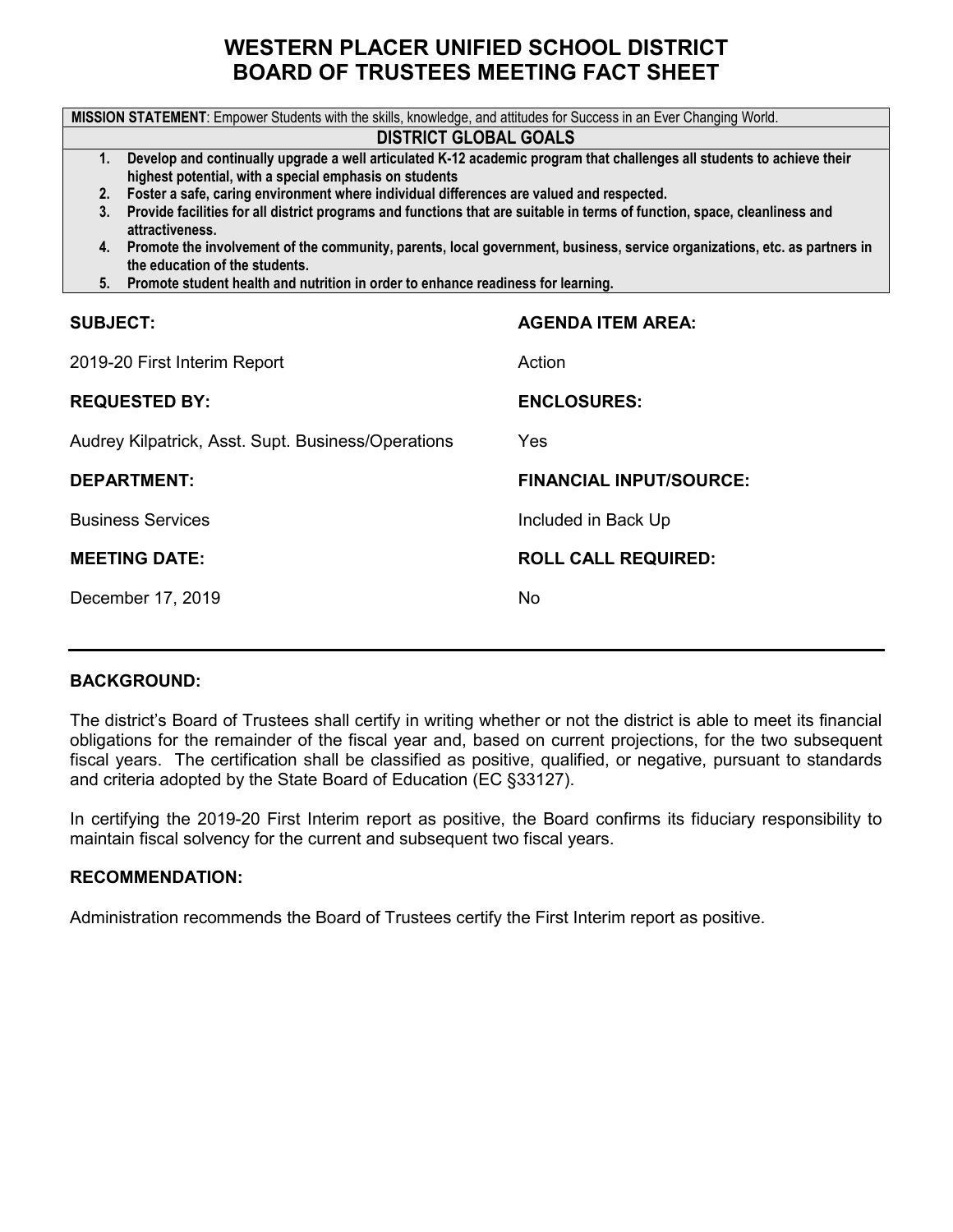The First Interim budget report is a snapshot in time of the local educational agency's (LEA) revenue and expenditure forecasts for the current fiscal year as well as a projection of the two subsequent fiscal years. It is a time to adjust the budget based upon the enacted State Budget and subsequent trailer bills, the closing of the prior fiscal year, and other factors that impact revenue and expenditures. The First Interim report covers the period of time from July 1 through October 31 each fiscal year and must be submitted to the county office of education no later than December 15.

### **BUDGET ASSUMPTIONS**

#### Planning Factors for First Interim and MYPs:

The 2019-20 budget assumptions are used to prepare the 2019-20 Budget and multi-year projections for 2020-21 and 2021-22 fiscal years. The multi-year projections provide a view of the current year (2019-20) budget and the next two years' budget plan (2020-21 and 2021-22). They are built with assumptions provided by PCOE Common Message, School Services of California, the State Dept. of Finance (DOF), FCMAT LCFF Calculator, federal funding projections and district trends and data. Property taxes, state allocations, LCFF Funding estimates, new legislature, federal funding and budget projections, and ballot measures can all have a significant impact on revenue assumptions.

Additionally, PCOE recommends the district incorporate projection information from FCMAT and School Services of California (SSC) Dartboard for specific budget circumstances for our individual district. Every district receives differing amounts of revenue through the LCFF funding model and has its own particular set of financial risk factors. It is important that all districts continue to assess their individual situation and plan accordingly to maintain fiscal solvency.

Key planning factors for LEAs to incorporate into the 2019-20 budget and multiyear projections are listed on the next page and based on the latest information available.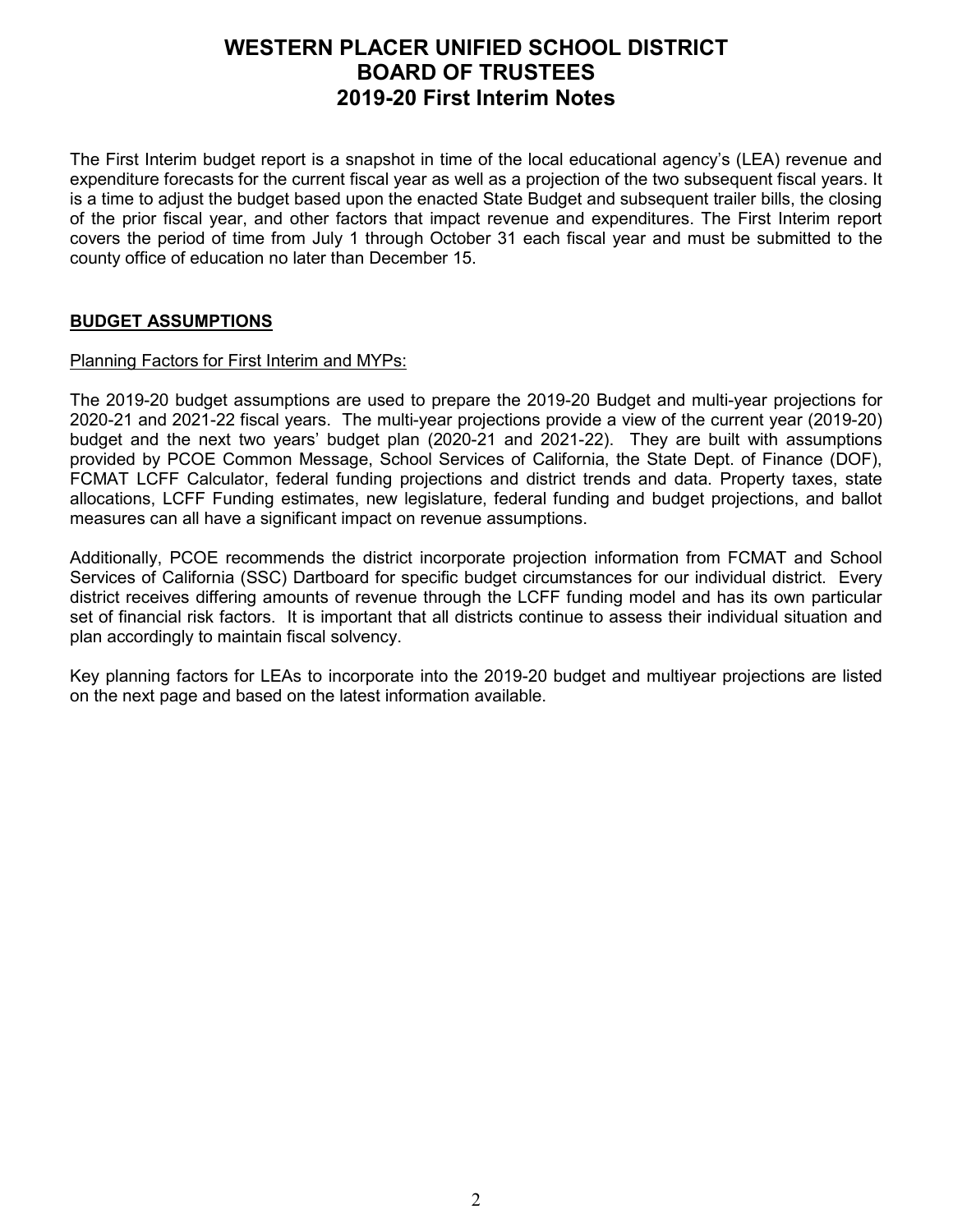#### **GENERAL FUND BUDGET ASSUMPTIONS FIRST INTERIM AND MYP - Revenues**

District assumptions for the 2019-20 first interim and future multi-years are conservative with projected LCFF COLAs and a recognition for the potential of continuation of the Early Intervention Preschool Grant, while reserving the potential funds as a component of ending fund balance. First interim reflects an increase in 2019-20 projected enrollment growth of 121 students (up 50 students at adopted budget) based on CBEDS enrollment data. Enrollment is projected to increase by 1.0% in both 20-21 and 21-22. The budgeted ADA yield holds at 95.8%.

|                                        | 18/19        | 19/20         |              |             |            |                                                |
|----------------------------------------|--------------|---------------|--------------|-------------|------------|------------------------------------------------|
|                                        | Unaudited    | Adopted       | 19/20 First  | 20/21       | 21/22      |                                                |
|                                        | Actuals      | <b>Budget</b> | Interim      | Projection  | Projection |                                                |
| <b>REVENUES</b>                        |              |               |              |             |            |                                                |
| Enrollment                             | 7,081        | 7,159         | 7,209        | 7,281       | 7,354      | Based on PowerSchool enrollment                |
| <b>ADA Yield</b>                       | 96.0%        | 95.8%         | 95.8%        | 95.8%       | 95.8%      | Based on Historical Rates                      |
| <b>ADA</b>                             | 6,798        | 6,878         | 6,926        | 6,995       | 7,065      | Enrollment X ADA Yield                         |
| % Increase (Decrease) Enrollment       | 1.7%         | 1.0%          | 1.7%         | 1.0%        | 1.0%       | Based on 19/20 enrollment, historical rates    |
| # Increase (Decrease) Enrollment       | 121          | 71            | 128          | 72          | 73         |                                                |
| Funded ADA                             | 6,799        | 6,878         |              | 6,995       | 7,065      |                                                |
| Statutory COLA %                       | 2.71%        | 3.26%         | 3.26%        | 3.00%       | 2.80%      | Per PCOE Common Message                        |
| <b>LCFF COLA %</b>                     | 3.70%        | 3.26%         | 3.26%        | 3.00%       | 2.80%      | Per SSC Dartboard                              |
| Deficit %                              |              |               |              |             |            |                                                |
| Deficit Applied                        |              |               |              |             |            |                                                |
| Add'l RL adjustment                    |              |               |              |             |            |                                                |
| <b>LCFF Entitlement Factors:</b>       |              |               |              |             |            |                                                |
| Base Grant - Grades K-3                | \$7,459      | \$7,702       | \$7,702      | \$7,933     | \$8,155    | Per LCFF Calculator                            |
| Base Grant - Grades 4-6                | \$7,571      | \$7,818       | \$7,818      | \$8,053     | \$8,278    | Per LCFF Calculator                            |
| Base Grant - Grades 7-8                | \$7,796      | \$8,060       | \$8,050      | \$8,302     | \$8,534    | Per LCFF Calculator                            |
| Base Grant - Grades 9-12               | \$9,034      | \$9,329       | \$9,329      | \$9,609     | \$9,878    | Per LCFF Calculator                            |
| Grade Span Funding (K-3 CSR & 9-12)    | \$776        | \$801         | \$801        | \$825       | \$848      | Per LCFF Calculator                            |
| Supplemental Grants (% Adj. Base)      | 20%          | 20%           | 20%          | 20%         | 20%        | Per LCFF Calculator                            |
| Concentration Grants                   | 50%          | 50%           | 50%          | 50%         | 50%        | Per LCFF Calculator                            |
| Concentration Grant Threshold          | 55%          | 55%           | 55%          | 55%         | 55%        | Per LCFF Calculator                            |
| LCFF Gap Closed Percentage             | 100.00%      | 100.00%       | 100.00%      | 100.00%     | 100.00%    | Per LCFF Calculator                            |
| LCFF Entitlement per ADA (Inc Supp \$) | 8,915        | 9,143         | 9,143        | 9,379       | 9.379      | Per LCFF Calculator                            |
| LCFF Funding - Base                    | \$57,022,998 | \$59,461,887  | \$59,881,267 |             |            | \$63,276,794 \$64,650,016 Per LCFF Calculator  |
| Property Tax change                    | 3.80%        | 3.00%         | 4.65%        | 3.00%       | 3.00%      | County Taxes Report/3-Yr Ave.                  |
| <b>Est. Property Taxes</b>             | \$51,545,855 | \$52,044,804  | \$52,880,367 |             |            | \$53,606,148 \$55,214,333 Actuals/3-Yr Average |
| <b>LCFF Supplemental Funds</b>         | \$3,799,505  | \$3,966,354   | \$3,981,386  | \$4,098,535 |            | \$4,216,743   Per LCFF Calculator              |
| <b>Federal Revenue</b>                 | 0%           | $0\%$         | $0\%$        | 0%          | 0%         | Per PCOE Common Message                        |
| Categorical COLA                       | 2.71%        | 3.26%         | 3.26%        | 3.00%       | 2.80%      | Per PCOE Common Message                        |
| Transfers In                           |              |               |              |             |            |                                                |
| Lottery Unrestricted/ADA               | \$151.00     | \$151.00      | \$153.00     | \$153.00    | \$153.00   | Per SSC Dartboard                              |
| Lottery Restricted/ADA                 | \$53.00      | \$53.00       | \$54.00      | \$54.00     | \$54.00    | Per SSC Dartboard                              |
| Mandate Block Grant (grades K-8)       | \$31.16      | \$32.24       | \$32.24      | \$33.16     | \$33.16    | Per SSC Dartboard                              |
| Mandate Block Grant (grades 9-12)      | \$59.83      | \$61.90       | \$61.90      | \$63.67     | \$63.67    | Per SSC Dartboard                              |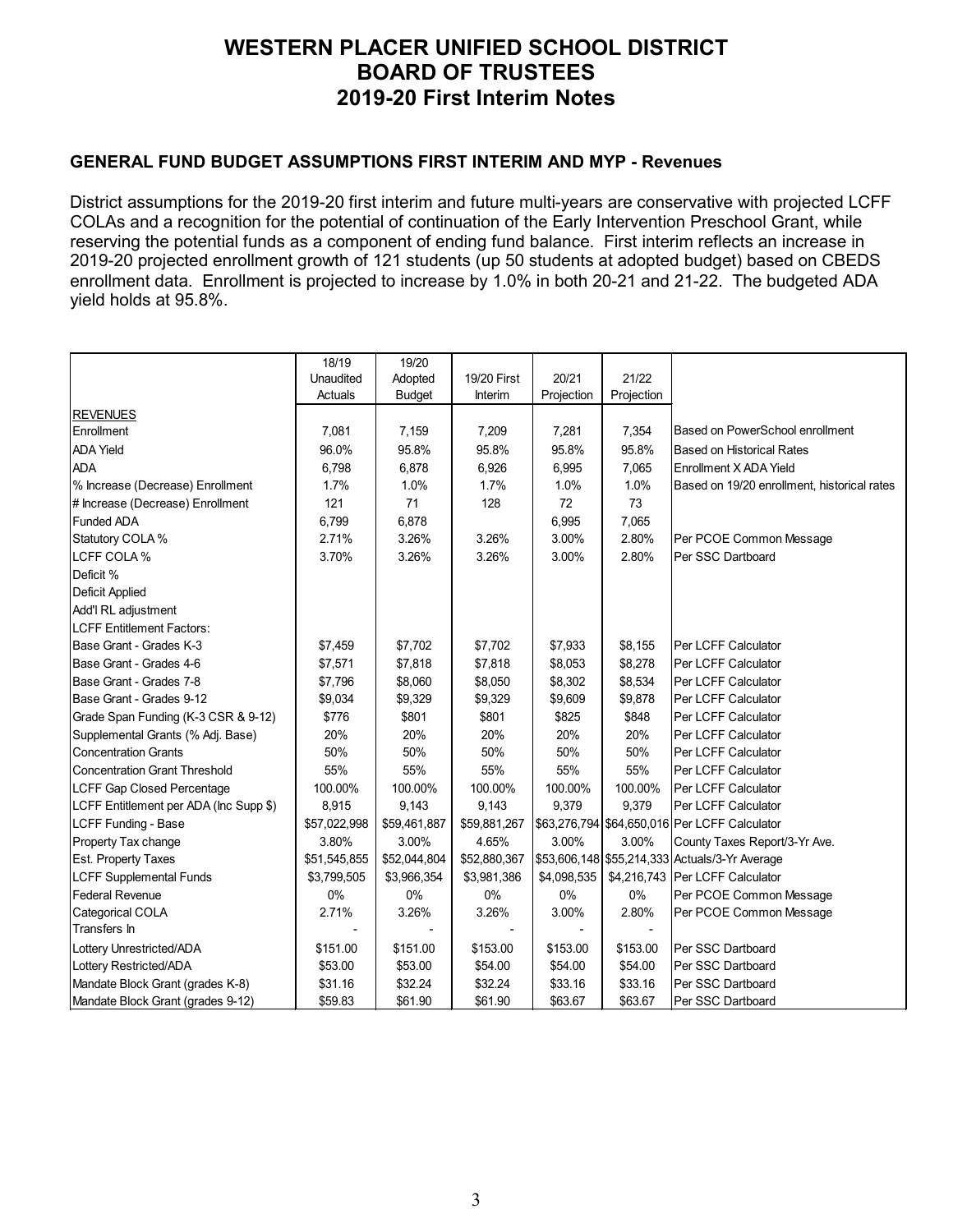### **GENERAL FUND BUDGET ASSUMPTIONS FIRST INTERIM AND MYP - Expenditures**

|                                                 | 18/19       | 19/20         |             |             |             |                                       |
|-------------------------------------------------|-------------|---------------|-------------|-------------|-------------|---------------------------------------|
|                                                 | Unaudited   | Adopted       | 19/20 First | 20/21       | 21/22       |                                       |
|                                                 | Actuals     | <b>Budget</b> | Interim     | Projection  | Projection  |                                       |
| <b>EXPENDITURES</b>                             |             |               |             |             |             |                                       |
| Certificated New Positions - FTE                | 3.1         | 4.0           | 4.0         | 3.0         | 3.0         | Based on Enrollment Projections       |
| <b>ICert. New Positions for New Schools</b>     | 0.0         | 0.0           | 0.5         | 1.5         | 1.0         | 20/21 New Elementary, 21/22 New H.S.  |
| Estimated Retirements/Resignations - FTE        | 21.8        | 0.0           | 0.0         | 0.0         | 0.0         | Based on Notifications                |
| Reductions in Staffing - FTE                    | 0.0         | 0.0           | 0.0         | 0.0         | 0.0         |                                       |
| <b>Staffing Ratios:</b>                         |             |               |             |             |             |                                       |
| TK/Kindergarten                                 | 25:1        | 25:1          | 25:1        | 25:1        | 25:1        | Per Contract - District-wide          |
| $1 - 3$                                         | 25:1        | 25:1          | 25:1        | 25:1        | 25:1        | Per Contract - District-wide          |
| $4 - 5$                                         | 31:1        | 31:1          | 31:1        | 31:1        | 31:1        | <b>Per Contract</b>                   |
| $6 - 8$                                         | 32:1        | 32:1          | 32:1        | 32:1        | 32:1        | Per Contract                          |
| $9 - 12$                                        | 36:1        | 36:1          | 36:1        | 36:1        | 36:1        | <b>Per Contract</b>                   |
| Certificated Step/Column                        | 1.70%       | 1.70%         | 1.70%       | 1.70%       | 1.70%       |                                       |
| Avg. teacher compensation                       | \$106,752   | \$107,840     | \$107,840   | \$109,673   | \$111,538   |                                       |
| Classified New Positions - FTE                  | 2.4         | 0.0           | 0.0         | 0.0         | 0.0         |                                       |
| Classified New Positions for New Schools        | 0.0         | 0.0           | 0.0         | 4.7         | 10.5        | 20/21 New Elementary, 21/22 New H.S.  |
| <b>Estimated Retirements - FTE</b>              | 3.0         | 0.0           | 0.0         | 0.0         | 0.0         |                                       |
| Reductions in Staffing - FTE                    | 0.0         | 0.0           | 0.0         | 0.0         | 0.0         |                                       |
| Classified Step/Column                          | 1.40%       | 1.40%         | 1.40%       | 1.40%       | 1.40%       |                                       |
| Health Benefits per FTE                         | \$14,424    | \$14,424      | \$14,424    | \$14,424    | \$14,424    | Contribution Capped                   |
| CalPERS Employer Rate                           | 18.062%     | 20.733%       | 19.721%     | 22.70%      | 24.60%      | Per PCOE Common Message               |
| <b>Classified Total Statutory Benefits Rate</b> | 27.082%     | 29.773%       | 28.761%     | 31.74%      | 33.94%      |                                       |
| CalSTRS Employer Rate                           | 16.28%      | 16.70%        | 17.10%      | 18.40%      | 18.10%      | Per SSC Dartboard - May Revise        |
| Certificated Total Statutory Benefits Rate      | 19.10%      | 19.54%        | 19.940%     | 21.24%      | 20.94%      |                                       |
| <b>Transfers Out</b>                            | \$81,200    | \$350,755     | \$350,755   | \$214,572   | \$337,117   | Adult Ed, Cafeteria, Fund 17 Wetlands |
| Contribution to RRM                             | \$1,877,987 | \$1,877,987   | \$2,313,776 | \$2,313,776 | \$2,313,776 | 3% of GF 18-19 Expenditures - 2019-20 |
| Designated for Economic Uncertainty             | 3%          | 3%            | 3%          | 3%          | 3%          |                                       |
| Site Allocations:                               |             |               |             |             |             |                                       |
| Elementary                                      | \$47.00     | \$47.00       | \$47.00     | \$47.00     | \$47.00     |                                       |
| <b>Middle School</b>                            | \$58.50     | \$58.50       | \$58.50     | \$58.50     | \$58.50     |                                       |
| <b>High School</b>                              | \$83.75     | \$83.75       | \$83.75     | \$83.75     | \$83.75     |                                       |
| Lottery per teacher                             | \$500       | \$500         | \$500       | \$500       | \$500       | Per Contract                          |

### **Local Control Funding Formula (LCFF)**

In the past few years, the District has ended the year with actual P-2 enrollment greater than projected, and accordingly at First Interim we have adjusted our enrollment growth percentage to 1.7% vs. 1.0% at Adopted Budget. Based on the updated growth percentage we project an enrollment increase of 128 students (57 students and 48 ADA higher than at Adopted Budget). The 2019-20 statutory COLA remains at 3.26%, as do the projected 2020-21 and 2021-22 COLAs (3.0% and 2.8%, respectively). As full funding of LCFF was achieved last fiscal year, the statutory COLA represents the only annual increase in LCFF funding from the State. While the economy has improved quickly over the past several years, both the Governor and the Department of Finance continue to remind educational entities that an economic downturn is inevitable and would negatively affect school funding.

#### **Early Intervention Preschool Grant**

With his signing of the state budget in June, Governor Newsom approved the Special Education Early Intervention Preschool Grant. Providing \$9,010 in unrestricted funding per pre-TK student in each District's December 1, 2018 pupil count. The grant will provide approximately \$756,000 in additional on-going funds for the District in 2019-20. While the funds are unrestricted in nature, the District will use to revenue to offset a portion of the district's special education encroachment.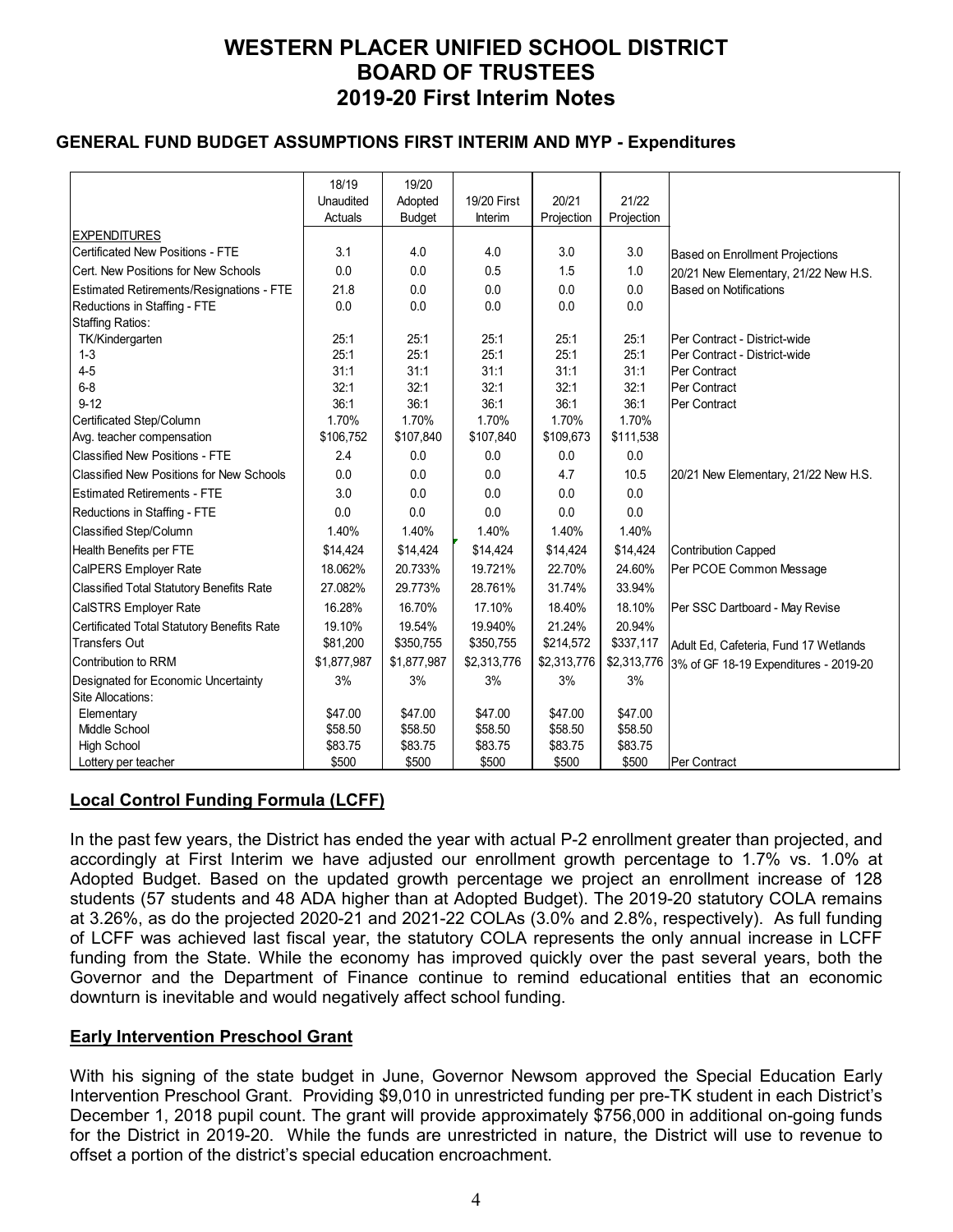While this funding will continue to be allocated for special education in future years, the State is reviewing the allocation method and expenditure criteria in future years. Therefore, based on the PCOE Common Message recommended, the district has included the revenue as ongoing in nature but we have reserved the funds as a component of ending fund balance until we have a clear decision from the State.

#### **PROPOSED BUDGET:**

The 2019-20 First Interim budget, presented on the following page, is built from assumptions from the State-adopted budget, federal and local revenue projections, district historical data, SSC dartboard, FCMAT LCFF Calculator and PCOE Common Message. The District's 2019-20 First Interim General Fund Budget is presented below:

|                                                            |                         | <b>First Interim</b>   |                         |
|------------------------------------------------------------|-------------------------|------------------------|-------------------------|
|                                                            |                         | 2019-20                |                         |
|                                                            | <b>Unrestricted</b>     | <b>Restricted</b>      | Combined                |
| Revenues                                                   |                         |                        |                         |
| <b>LCFF Funding - Base</b>                                 | 59,881,267              | 995,884                | 60,877,151              |
| LCFF Funding - Supplemental                                | 3,981,386               |                        | 3,981,386               |
| <b>Federal Revenue</b><br>State Revenue                    | 2,066,546               | 2,767,929<br>4,460,137 | 2,767,929<br>6,526,683  |
| Local Revenue                                              | 1,454,210               | 3,252,242              | 4,706,452               |
|                                                            |                         |                        |                         |
| <b>Total Revenue</b>                                       | 67,383,409              | 11,476,192             | 78,859,601              |
| Expenditures                                               |                         |                        |                         |
| <b>Certificated Salaries</b><br><b>Classified Salaries</b> | 28,177,063              | 5,138,955              | 33,316,018<br>9,866,926 |
| <b>Benefits</b>                                            | 6,133,424<br>13,016,192 | 3,733,502<br>6,849,083 | 19,865,275              |
| <b>Books and Supplies</b>                                  | 4,114,661               | 1,938,906              | 6,053,567               |
| Other Services & Oper. Exp                                 | 4,876,613               | 3,398,968              | 8,275,581               |
| Capital Outlay                                             | 70,210                  | 733,875                | 804,085                 |
| Other Outgo 7xxx                                           | 220,075                 | 2,032,228              | 2,252,303               |
| Transfer of Indirect 73xx                                  | (991, 297)              | 987,515                | (3,782)                 |
| <b>Total Expenditures</b>                                  | 55,616,941              | 24,813,032             | 80,429,973              |
| Deficit/Surplus                                            | 11,766,468              | (13,336,840)           | (1,570,372)             |
| Transfers In                                               | 15.180                  |                        | 15.180                  |
| Transfers out                                              | (350, 755)              | (930)                  | (351, 685)              |
| Contributions to Restricted                                | (12,509,041)            | 12,509,041             |                         |
| Net increase (decrease) in Fund Balance                    | (1,078,148)             | (828, 729)             | (1,906,877)             |
| <b>Beginning Balance</b>                                   | 9,525,116               | 1,977,461              | 11,502,577              |
| <b>Ending Fund Balance</b>                                 | 8,446,968               | 1,148,732              | 9,595,700               |
| <b>Components of Ending Fund Balance</b>                   |                         |                        |                         |
| Nonspendable:                                              |                         |                        |                         |
| <b>Revolving Cash</b>                                      | 5,000                   |                        | 5,000                   |
| Restricted - Federal/State/Local Programs                  |                         |                        |                         |
| Reserve - Designated Programs                              |                         | 1,148,732              | 1,148,732               |
| Unassigned/Unappropriated:                                 |                         |                        |                         |
| Reserve - Economic Uncertainty @ 3%                        | 2,423,450               |                        | 2,423,450               |
| Reserve - Start Up - Elementary 20/21                      | 510,000                 |                        | 510,000                 |
| Reserve - Start Up - High School 21/22                     | 1,500,000               |                        | 1,500,000               |
| Reserve - One-Time Science Adoption 20/21                  | 400,000                 |                        | 400,000                 |
| Reserve - Charter Technical Assistance                     | 269,641                 |                        | 269,641                 |
| Reserve - Unassigned Economic Uncertainty                  |                         |                        |                         |
| surplus/(deficit)                                          | 3,338,877               |                        | 3,338,877               |
| <b>Total Ending Fund Balance</b>                           | 8,446,968               | 1,148,732              | 9,595,700               |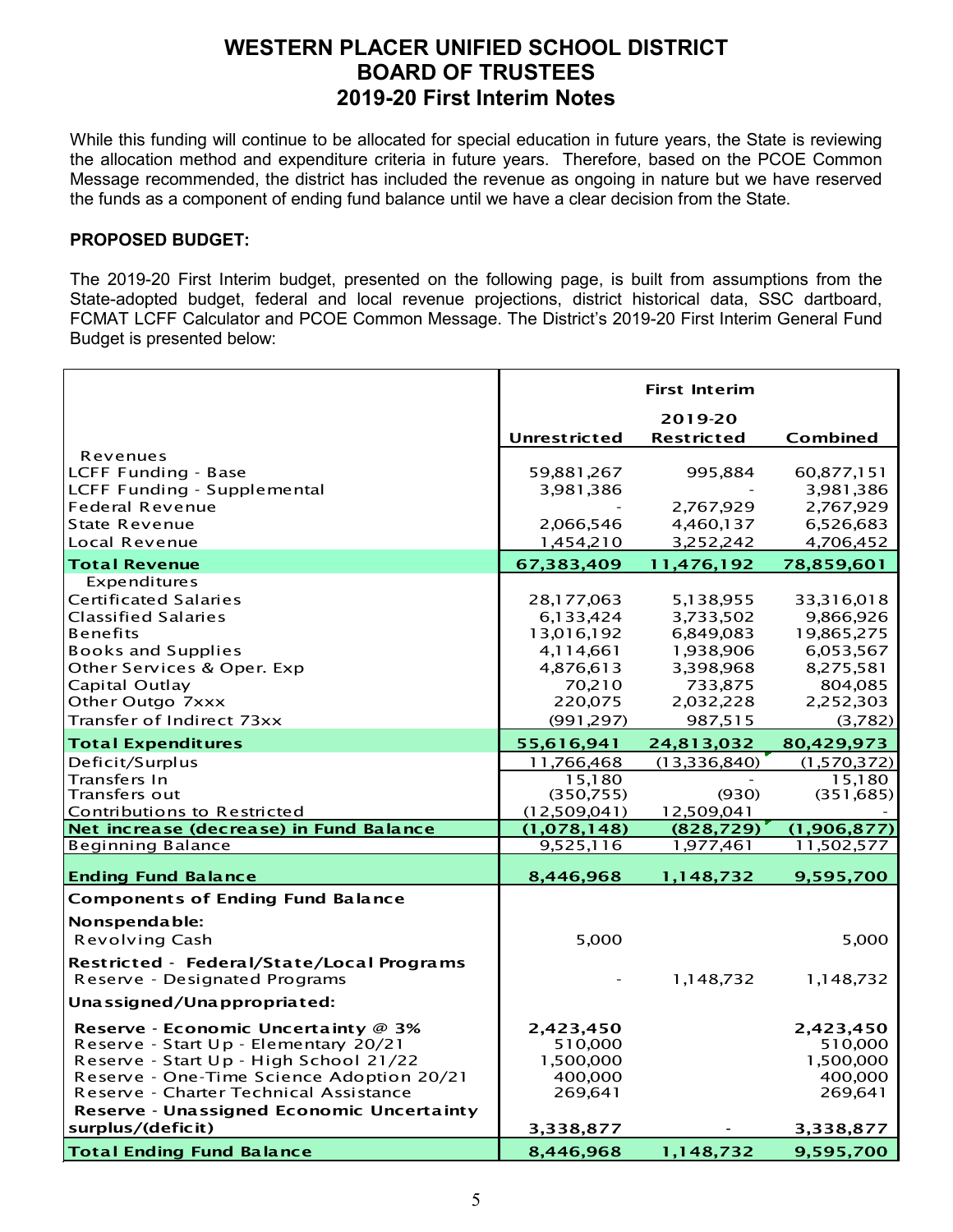### **State Adopted Budget vs. First Interim Budget:**

Each year our budget is revised throughout the year as new information becomes available and assumptions are modified. At First Interim reporting we have closed the books for the prior year and the actual Ending Fund Balance is known as well as unspent program and site funds that carryover into the 2019-20 budget year. The differences between the district's Adopted Budget and First Interim Budget are reflected in the table below and summarized in the comments that follow:

|                                           | Adopted<br><b>Budget</b> |                     | 1st Interim<br>vs Adopted |             |                          |                 |
|-------------------------------------------|--------------------------|---------------------|---------------------------|-------------|--------------------------|-----------------|
|                                           | 2019-20                  |                     | 2019-20                   |             | $19 - 20$                |                 |
|                                           | Combined                 | <b>Unrestricted</b> | <b>Restricted</b>         | Combined    | <i><b>\$Variance</b></i> |                 |
| Revenues                                  |                          |                     |                           |             |                          |                 |
| LCFF Funding - Base                       | 60,457,771               | 59,881,267          | 995,884                   | 60,877,151  | 419,380                  | 1               |
| LCFF Funding - Supplemental               | 3,966,354                | 3,981,386           |                           | 3,981,386   | 15,032                   | 1               |
| Federal Revenue                           | 2,326,564                |                     | 2,767,929                 | 2,767,929   | 441,365                  | $\overline{2}$  |
| State Revenue                             | 5,715,545                | 2,066,546           | 4,460,137                 | 6,526,683   | 811,138                  | 3               |
| Local Revenue                             | 4, 101, 267              | 1,454,210           | 3,252,242                 | 4,706,452   | 605,185                  | $\overline{4}$  |
| <b>Total Revenue</b>                      | 76,567,501               | 67,383,409          | 11,476,192                | 78,859,601  | 2,292,100                |                 |
| Expenditures                              |                          |                     |                           |             |                          |                 |
| Certificated Salaries                     | 33,508,295               | 28,177,063          | 5,138,955                 | 33,316,018  | (192, 277)               | 5               |
| <b>Classified Salaries</b>                | 9,740,953                | 6,133,424           | 3,733,502                 | 9,866,926   | 125,973                  | $\,6\,$         |
| <b>Benefits</b>                           | 19,822,996               | 13,016,192          | 6,849,083                 | 19,865,275  | 42,279                   | $\overline{7}$  |
| <b>Books and Supplies</b>                 | 3,775,216                | 4,114,661           | 1,938,906                 | 6,053,567   | 2,278,351                | 8               |
| Other Services & Oper. Exp                | 7,416,835                | 4,876,613           | 3,398,968                 | 8,275,581   | 858,746                  | 9               |
| Capital Outlay                            | 37,547                   | 70,210              | 733,875                   | 804,085     | 766,538                  | 10 <sup>°</sup> |
| Other Outgo 7xxx                          | 2,246,490                | 220,075             | 2,032,228                 | 2,252,303   | 5,813                    |                 |
| Transfer of Indirect 73xx                 | (3,782)                  | (991, 297)          | 987,515                   | (3,782)     |                          |                 |
| <b>Total Expenditures</b>                 | 76,544,550               | 55,616,941          | 24,813,032                | 80,429,973  | 3,885,423                |                 |
| Deficit/Surplus                           | 22,951                   | 11,766,468          | (13,336,840)              | (1,570,372) | (1, 593, 323)            |                 |
| Transfers In                              |                          | 15,180              |                           | 15,180      | 15,180                   |                 |
| Transfers out                             | (350, 755)               | (350, 755)          | (930)                     | (351, 685)  | (930)                    |                 |
| Contributions to Restricted               |                          | (12,509,041)        | 12,509,041                |             |                          |                 |
| Net increase (decrease) in Fund Balance   | (327, 804)               | (1,078,148)         | (828, 729)                | (1,906,877) | (1,579,073)              |                 |
| <b>Beginning Balance</b>                  | 6,680,645                | 9,525,116           | 1,977,461                 | 11,502,577  | 4,821,932                |                 |
| <b>Ending Fund Balance</b>                | 6,352,841                | 8,446,968           | 1,148,732                 | 9,595,700   | 3,242,859                |                 |
| <b>Components of Ending Fund Balance</b>  |                          |                     |                           |             |                          |                 |
| Nonspendable:                             |                          |                     |                           |             |                          |                 |
| Revolving Cash                            | 5,000                    | 5,000               |                           | 5,000       |                          |                 |
| Restricted - Federal/State/Local Programs |                          |                     |                           |             |                          |                 |
| Reserve - Designated Programs             | 392,378                  |                     | 1,148,732                 | 1,148,732   | 756,354                  |                 |
| Unassigned/Unappropriated:                |                          |                     |                           |             |                          |                 |
| Reserve - Economic Uncertainty @ 3%       | 2,306,859                | 2,423,450           |                           | 2,423,450   | 116,591                  |                 |
| Reserve - 19/20 Early TK Staffing         | 107,810                  |                     |                           |             | (107, 810)               |                 |
| Reserve - Start Up - Elementary 20/21     | 580,000                  | 510,000             |                           | 510,000     | (70,000)                 |                 |
| Reserve - Start Up - High School 21/22    | 1,100,000                | 1,500,000           |                           | 1,500,000   | 400,000                  |                 |
| Reserve - One-Time Science Adoption 20/21 | 400,000                  | 400,000             |                           | 400,000     | 400,000                  |                 |
| Reserve - Charter Technical Assistance    | 236,083                  | 269,641             |                           | 269,641     | 33,558                   |                 |
| Reserve - Unassigned Economic Uncertainty |                          |                     |                           |             |                          |                 |
| surplus/(deficit)                         | 1,208,528                | 3,338,877           |                           | 3,338,877   | 2,130,349                |                 |
| <b>Total Ending Fund Balance</b>          | 6,352,841                | 8,446,968           | 1,148,732                 | 9,595,700   | 3,642,859                |                 |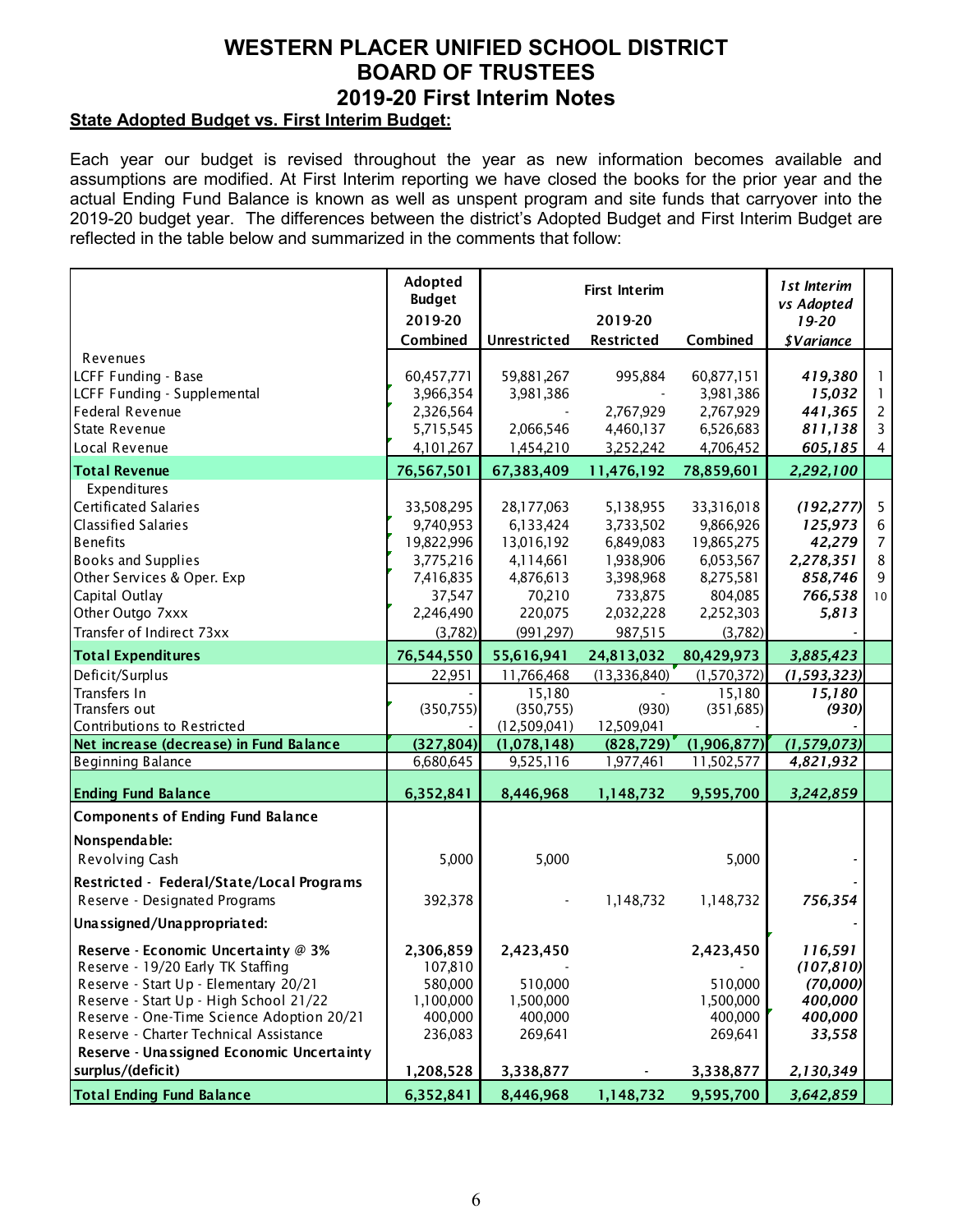### **Major Changes to Fund Balance since Adopted Budget - 2019-20 First Interim Report**

| <b>Budgeted Fund Balance Decrease at Adopted Budget</b>            |           |           |           |                |  |  |
|--------------------------------------------------------------------|-----------|-----------|-----------|----------------|--|--|
| <b>Revenues</b>                                                    |           |           |           |                |  |  |
| LCFF Sources - Increase in projected 48 additional ADA             |           | 435,000   |           | 1              |  |  |
| <b>Federal Revenue</b>                                             |           |           |           |                |  |  |
| Carryover of prior year unspent allocations                        | 420,000   |           |           |                |  |  |
| Medi-Cal revenues (budgeted when received)                         | 35,000    |           |           |                |  |  |
| Eliminate A/P test fee revenue (no longer received)                | (15,000)  |           |           |                |  |  |
| <b>Total Federal Revenue Changes</b>                               |           | 440,000   |           | $\overline{c}$ |  |  |
| <b>State Revenue</b>                                               |           |           |           |                |  |  |
| Special Education Early Intervention Preschool grant               | 755,000   |           |           |                |  |  |
| Increase in Lottery revenue                                        | 20,000    |           |           |                |  |  |
| Increase in ASES grant                                             | 35,000    |           |           |                |  |  |
| Total State Revenue changes                                        |           | 810,000   |           | 3              |  |  |
| Local Revenue                                                      |           |           |           |                |  |  |
| Decrease in projected TRANS revenues (offset by decreased exp)     | (195,000) |           |           |                |  |  |
| Western Placer Education Foundation grants                         | 15,000    |           |           |                |  |  |
| CARB clean air bus grant                                           | 575,000   |           |           |                |  |  |
| Increase interest revenue                                          | 100,000   |           |           |                |  |  |
| Increase in RDA facilities funds                                   | 40,000    |           |           |                |  |  |
| SIG grants (Safety and Wellness)                                   | 40,000    |           |           |                |  |  |
| Carryover of prior year unspent allocations                        | 20,000    |           |           |                |  |  |
| Other local revenues                                               | 10,000    |           |           |                |  |  |
| <b>Total Local Revenue changes</b>                                 |           | 605,000   |           | 4              |  |  |
| <b>Total Change in Revenues</b>                                    |           |           | 2,290,000 |                |  |  |
| <b>Expenditures</b>                                                |           |           |           |                |  |  |
| <b>Certificated Salaries</b>                                       |           |           |           |                |  |  |
| Add'l ETK teacher                                                  | 60,000    |           |           |                |  |  |
| Extra sections to accommodate increased enrollment at TBMS         | 65,000    |           |           |                |  |  |
| Dec 1.0 FTE for SDC class closed at TBMs (new class opened at TBE) | (60,000)  |           |           |                |  |  |
| 2019-20 position control adjustments (actual vs. estimate)         | (265,000) |           |           |                |  |  |
| Miscellaneous                                                      | 10,000    |           |           |                |  |  |
| <b>Total Certificated Salaries changes</b>                         |           | (190,000) |           | 5              |  |  |
| <b>Classified Salaries</b>                                         |           |           |           |                |  |  |
| Increase in Paras (net 1.60 FTE)                                   | 50,000    |           |           |                |  |  |
| .50 FTE delivery driver                                            | 10,000    |           |           |                |  |  |
| .50 FTE payroll technician                                         | 15,000    |           |           |                |  |  |
| Site Title I-funded Instructional Assisant                         | 15,000    |           |           |                |  |  |
| 2019-20 position control adjustments (actual vs. estimate)         | 35,000    |           |           |                |  |  |
| <b>Total Classified Salaries changes</b>                           |           | 125,000   |           | 6              |  |  |
| <b>Benefits</b>                                                    |           |           |           |                |  |  |
| Decrease in PERS rate from adopted budget                          | (50,000)  |           |           |                |  |  |
| Increase in STRS rate from adopted budget                          | 110,000   |           |           |                |  |  |
| Net decrease in benefits from salary savings                       | (20,000)  |           |           |                |  |  |
| <b>Total Benefits</b>                                              |           | 40,000    |           | 7              |  |  |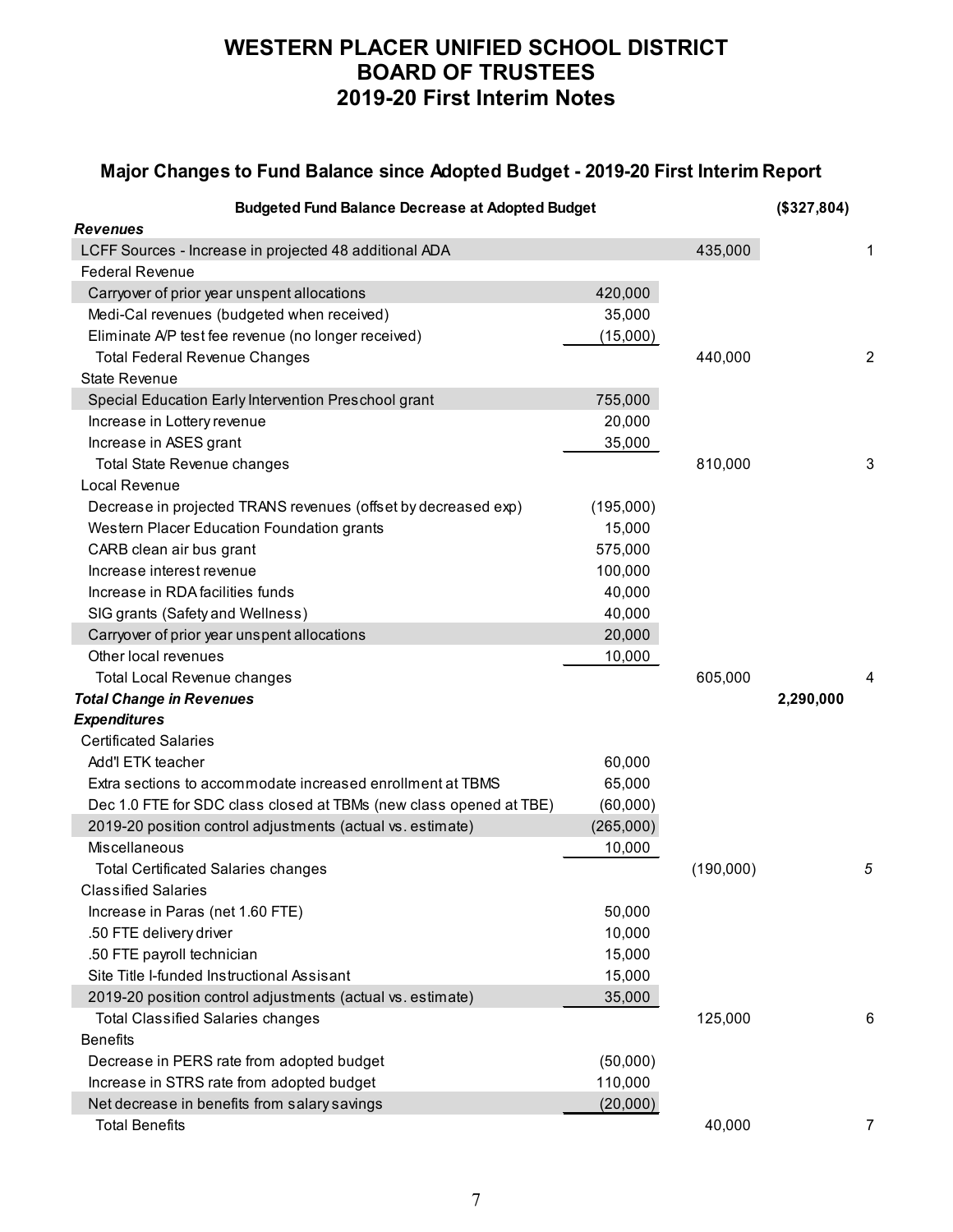#### *Expenditures (Continued)* **Major Changes to Fund Balance since Adopted Budget - 2019-20 First Interim Report**

| Experionules (Continued)                                          |           |           |             |  |
|-------------------------------------------------------------------|-----------|-----------|-------------|--|
| <b>Books and Supplies</b>                                         |           |           |             |  |
| C/O of prior year unspent federal funds                           | 75,000    |           |             |  |
| C/O of prior year unspent state funds                             | 1,790,000 |           |             |  |
| C/O of prior year unspent local funds                             | 160,000   |           |             |  |
| C/O of prior-year co-curricular funds                             | 295,000   |           |             |  |
| Lottery, ASES, Medi-Cal, Wellness, Ed foundation revenues         | 110,000   |           |             |  |
| Net transfers to other objects                                    | (170,000) |           |             |  |
| <b>Miscellaneous</b>                                              | 20,000    |           |             |  |
| <b>Total Books and Supplies</b>                                   |           | 2,280,000 | 8           |  |
| Services & Other Operating Expenditures                           |           |           |             |  |
| Net increase in nonpublic schools/agencies budgets                | 140,000   |           |             |  |
| C/O of prior year unspent federal funds                           | 150,000   |           |             |  |
| C/O of prior year unspent state funds                             | 500,000   |           |             |  |
| C/O of prior year unspent local funds                             | 85,000    |           |             |  |
| Dec in TRANS interest exp (partly offset by dec interest revenue) | (300,000) |           |             |  |
| Legal settlements (Special Education)                             | 40,000    |           |             |  |
| C/O of prior-year co-curricular funds                             | 75,000    |           |             |  |
| Net transfers from other objects                                  | 130,000   |           |             |  |
| Lottery, ASES, Medi-Cal, Wellness, Ed foundation revenues         | 30,000    |           |             |  |
| Miscellaneous                                                     | 10,000    |           |             |  |
| <b>Total Services and Other Operating Costs</b>                   |           | 860,000   | 9           |  |
| Capital Outlay                                                    |           |           |             |  |
| C/O of prior year unspent state and local funds                   | 50,000    |           |             |  |
| Purchase of four new school busses paid mostly from CARB grant    | 670,000   |           |             |  |
| Net transfers from other objects                                  | 40,000    |           |             |  |
| <b>Miscellaneous</b>                                              | 5,000     |           |             |  |
| <b>Total Capital Outlay</b>                                       |           | 765,000   | 10          |  |
| Other Outgo                                                       |           | 5,000     |             |  |
| <b>Total Change in Expenditures</b>                               |           |           | 3,885,000   |  |
| Transfers In                                                      |           |           | 15,000      |  |
| Rounding                                                          |           |           | (927)       |  |
| <b>Total Change in Budgeted FB</b>                                |           |           | (1,579,073) |  |
| <b>Budgeted Deficit Spending at First Interim</b>                 |           |           | (1,906,877) |  |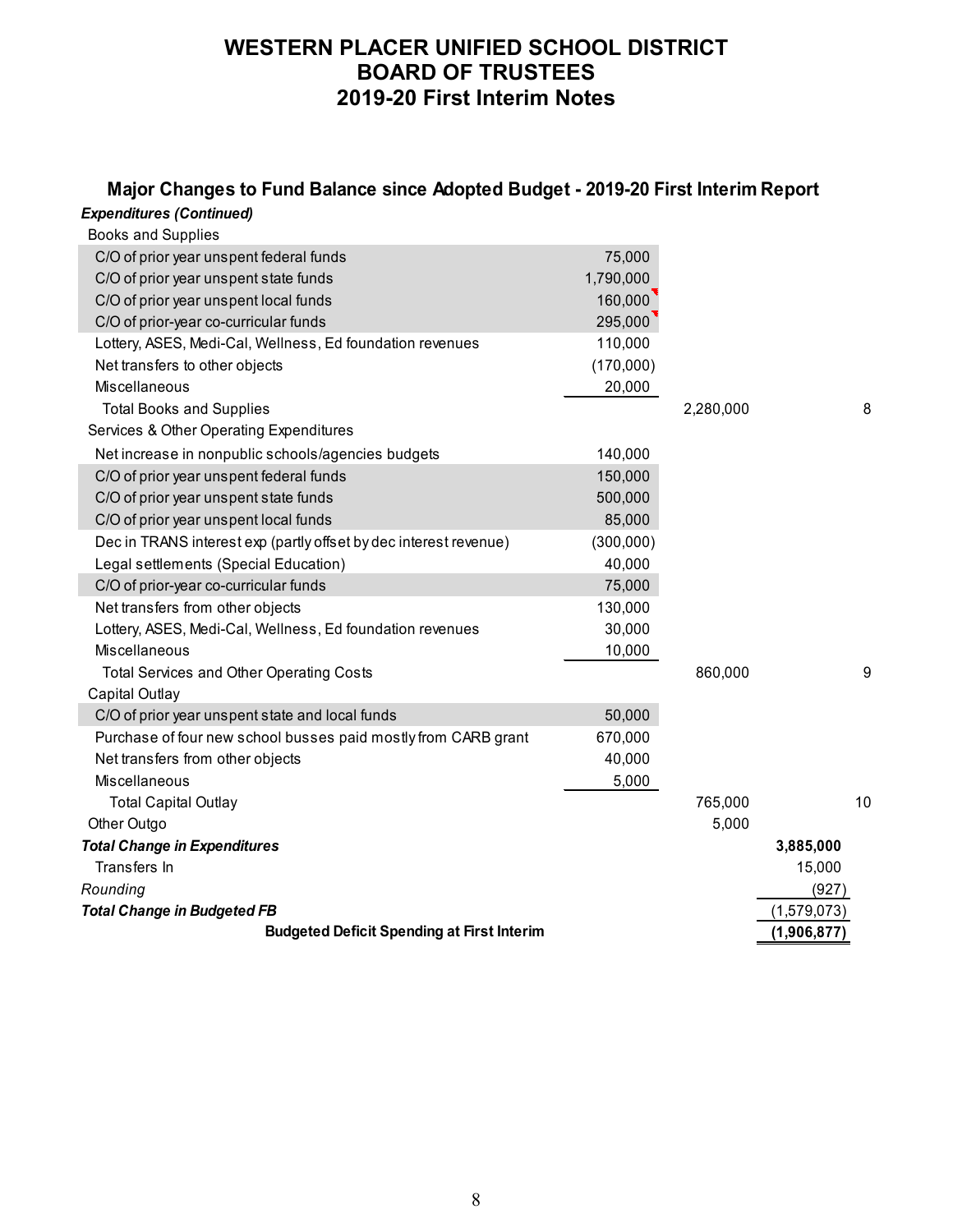### **Multi-Year Projections 2019-20, 2020-21 and 2021-22 Budget Years:**

The multi-year projections provide a view of the current year (2019-20) budget and the subsequent two years' projected budgets.

| 2019-20<br>2020-2021<br>2021-2022<br>Combined<br>Combined<br>Combined<br>Revenues<br>LCFF Funding - Base<br>60,877,151<br>63,276,794<br>65,645,900<br>LCFF Funding - Supplemental<br>3,981,386<br>4,098,535<br>4,216,743<br><b>Federal Revenue</b><br>2,767,929<br>2,309,839<br>2,309,839<br><b>State Revenue</b><br>6,526,683<br>6,372,216<br>6,372,216<br>Local Revenue<br>4,706,452<br>3,969,172<br>3,969,172<br><b>Total Revenue</b><br>78,859,601<br>80,026,556<br>82,513,870<br>Expenditures<br><b>Certificated Salaries</b><br>33,316,018<br>35,309,326<br>34,419,672<br><b>Classified Salaries</b><br>9,866,926<br>10,187,696<br>10,777,909<br><b>Benefits</b><br>19,865,275<br>21,235,203<br>21,858,427<br><b>Books and Supplies</b><br>6,053,567<br>3,663,691<br>3,823,816<br>Other Services & Oper. Exp<br>8,275,581<br>7,584,875<br>7,778,419<br>Capital Outlay<br>804,085<br>81,792<br>81,792<br>Other Outgo 7xxx<br>2,252,303<br>2,252,303<br>2,047,228<br>Transfer of Indirect 73xx<br>(3,782)<br>(3,782)<br>(3,782)<br><b>Total Expenditures</b><br>80,429,973<br>79,421,450<br>81,673,135<br>Deficit/Surplus<br>(1,570,372)<br>605,106<br>840,735<br>Transfers In<br>15,180<br>Transfers out<br>(351, 685)<br>(214, 572)<br>(337,117)<br>Contributions to Restricted<br>Net increase (decrease) in Fund Balance<br>390,534<br>503,617<br>(1,906,877)<br>11,502,577<br>9,595,700<br>9,986,234<br><b>Ending Fund Balance</b><br>9,595,700<br>9,986,234<br>10,489,851<br><b>Components of Ending Fund Balance</b><br>Nonspendable:<br>Revolving Cash<br>5,000<br>5,000<br>5,000<br>Restricted - Federal/State/Local Programs<br>Reserve - Designated Programs<br>1,148,732<br>1,817,421<br>2,551,294<br>Unassigned/Unappropriated:<br>2,423,450<br>Reserve - Economic Uncertainty @ 3%<br>2,389,081<br>2,460,308<br>Reserve - Special Education Preschool Funds<br>756,840<br>1,513,680<br>Reserve - Additional LCFF Supplemental<br>Required Increase Budget 20-21, 21-22 & 22-23<br>56,149<br>113,357<br>Reserve - Start Up - Elementary 20/21<br>510,000<br>Reserve - Start Up - High School 21/22<br>1,500,000<br>1,500,000<br>Reserve - One-Time Science Adoption 20/21<br>400,000<br>400,000<br>400,000<br>Reserve - Charter Technical Assistance<br>269,641<br>269,641<br>269,641<br>Reserve - Unassigned Economic Uncertainty<br>surplus/(deficit)<br>3,338,877<br>2,792,102<br>3,176,572<br><b>Total Ending Fund Balance</b><br>9,595,700<br>9,986,234<br>10,489,851 |                          | <b>First Interim</b> | Projection | Projection |
|---------------------------------------------------------------------------------------------------------------------------------------------------------------------------------------------------------------------------------------------------------------------------------------------------------------------------------------------------------------------------------------------------------------------------------------------------------------------------------------------------------------------------------------------------------------------------------------------------------------------------------------------------------------------------------------------------------------------------------------------------------------------------------------------------------------------------------------------------------------------------------------------------------------------------------------------------------------------------------------------------------------------------------------------------------------------------------------------------------------------------------------------------------------------------------------------------------------------------------------------------------------------------------------------------------------------------------------------------------------------------------------------------------------------------------------------------------------------------------------------------------------------------------------------------------------------------------------------------------------------------------------------------------------------------------------------------------------------------------------------------------------------------------------------------------------------------------------------------------------------------------------------------------------------------------------------------------------------------------------------------------------------------------------------------------------------------------------------------------------------------------------------------------------------------------------------------------------------------------------------------------------------------------------------------------------------------------------------------------------------------------------------------------------------------------------------------------------------------------------------|--------------------------|----------------------|------------|------------|
|                                                                                                                                                                                                                                                                                                                                                                                                                                                                                                                                                                                                                                                                                                                                                                                                                                                                                                                                                                                                                                                                                                                                                                                                                                                                                                                                                                                                                                                                                                                                                                                                                                                                                                                                                                                                                                                                                                                                                                                                                                                                                                                                                                                                                                                                                                                                                                                                                                                                                             |                          |                      |            |            |
|                                                                                                                                                                                                                                                                                                                                                                                                                                                                                                                                                                                                                                                                                                                                                                                                                                                                                                                                                                                                                                                                                                                                                                                                                                                                                                                                                                                                                                                                                                                                                                                                                                                                                                                                                                                                                                                                                                                                                                                                                                                                                                                                                                                                                                                                                                                                                                                                                                                                                             |                          |                      |            |            |
|                                                                                                                                                                                                                                                                                                                                                                                                                                                                                                                                                                                                                                                                                                                                                                                                                                                                                                                                                                                                                                                                                                                                                                                                                                                                                                                                                                                                                                                                                                                                                                                                                                                                                                                                                                                                                                                                                                                                                                                                                                                                                                                                                                                                                                                                                                                                                                                                                                                                                             |                          |                      |            |            |
|                                                                                                                                                                                                                                                                                                                                                                                                                                                                                                                                                                                                                                                                                                                                                                                                                                                                                                                                                                                                                                                                                                                                                                                                                                                                                                                                                                                                                                                                                                                                                                                                                                                                                                                                                                                                                                                                                                                                                                                                                                                                                                                                                                                                                                                                                                                                                                                                                                                                                             |                          |                      |            |            |
|                                                                                                                                                                                                                                                                                                                                                                                                                                                                                                                                                                                                                                                                                                                                                                                                                                                                                                                                                                                                                                                                                                                                                                                                                                                                                                                                                                                                                                                                                                                                                                                                                                                                                                                                                                                                                                                                                                                                                                                                                                                                                                                                                                                                                                                                                                                                                                                                                                                                                             |                          |                      |            |            |
|                                                                                                                                                                                                                                                                                                                                                                                                                                                                                                                                                                                                                                                                                                                                                                                                                                                                                                                                                                                                                                                                                                                                                                                                                                                                                                                                                                                                                                                                                                                                                                                                                                                                                                                                                                                                                                                                                                                                                                                                                                                                                                                                                                                                                                                                                                                                                                                                                                                                                             |                          |                      |            |            |
|                                                                                                                                                                                                                                                                                                                                                                                                                                                                                                                                                                                                                                                                                                                                                                                                                                                                                                                                                                                                                                                                                                                                                                                                                                                                                                                                                                                                                                                                                                                                                                                                                                                                                                                                                                                                                                                                                                                                                                                                                                                                                                                                                                                                                                                                                                                                                                                                                                                                                             |                          |                      |            |            |
|                                                                                                                                                                                                                                                                                                                                                                                                                                                                                                                                                                                                                                                                                                                                                                                                                                                                                                                                                                                                                                                                                                                                                                                                                                                                                                                                                                                                                                                                                                                                                                                                                                                                                                                                                                                                                                                                                                                                                                                                                                                                                                                                                                                                                                                                                                                                                                                                                                                                                             |                          |                      |            |            |
|                                                                                                                                                                                                                                                                                                                                                                                                                                                                                                                                                                                                                                                                                                                                                                                                                                                                                                                                                                                                                                                                                                                                                                                                                                                                                                                                                                                                                                                                                                                                                                                                                                                                                                                                                                                                                                                                                                                                                                                                                                                                                                                                                                                                                                                                                                                                                                                                                                                                                             |                          |                      |            |            |
|                                                                                                                                                                                                                                                                                                                                                                                                                                                                                                                                                                                                                                                                                                                                                                                                                                                                                                                                                                                                                                                                                                                                                                                                                                                                                                                                                                                                                                                                                                                                                                                                                                                                                                                                                                                                                                                                                                                                                                                                                                                                                                                                                                                                                                                                                                                                                                                                                                                                                             |                          |                      |            |            |
|                                                                                                                                                                                                                                                                                                                                                                                                                                                                                                                                                                                                                                                                                                                                                                                                                                                                                                                                                                                                                                                                                                                                                                                                                                                                                                                                                                                                                                                                                                                                                                                                                                                                                                                                                                                                                                                                                                                                                                                                                                                                                                                                                                                                                                                                                                                                                                                                                                                                                             |                          |                      |            |            |
|                                                                                                                                                                                                                                                                                                                                                                                                                                                                                                                                                                                                                                                                                                                                                                                                                                                                                                                                                                                                                                                                                                                                                                                                                                                                                                                                                                                                                                                                                                                                                                                                                                                                                                                                                                                                                                                                                                                                                                                                                                                                                                                                                                                                                                                                                                                                                                                                                                                                                             |                          |                      |            |            |
|                                                                                                                                                                                                                                                                                                                                                                                                                                                                                                                                                                                                                                                                                                                                                                                                                                                                                                                                                                                                                                                                                                                                                                                                                                                                                                                                                                                                                                                                                                                                                                                                                                                                                                                                                                                                                                                                                                                                                                                                                                                                                                                                                                                                                                                                                                                                                                                                                                                                                             |                          |                      |            |            |
|                                                                                                                                                                                                                                                                                                                                                                                                                                                                                                                                                                                                                                                                                                                                                                                                                                                                                                                                                                                                                                                                                                                                                                                                                                                                                                                                                                                                                                                                                                                                                                                                                                                                                                                                                                                                                                                                                                                                                                                                                                                                                                                                                                                                                                                                                                                                                                                                                                                                                             |                          |                      |            |            |
|                                                                                                                                                                                                                                                                                                                                                                                                                                                                                                                                                                                                                                                                                                                                                                                                                                                                                                                                                                                                                                                                                                                                                                                                                                                                                                                                                                                                                                                                                                                                                                                                                                                                                                                                                                                                                                                                                                                                                                                                                                                                                                                                                                                                                                                                                                                                                                                                                                                                                             |                          |                      |            |            |
|                                                                                                                                                                                                                                                                                                                                                                                                                                                                                                                                                                                                                                                                                                                                                                                                                                                                                                                                                                                                                                                                                                                                                                                                                                                                                                                                                                                                                                                                                                                                                                                                                                                                                                                                                                                                                                                                                                                                                                                                                                                                                                                                                                                                                                                                                                                                                                                                                                                                                             |                          |                      |            |            |
|                                                                                                                                                                                                                                                                                                                                                                                                                                                                                                                                                                                                                                                                                                                                                                                                                                                                                                                                                                                                                                                                                                                                                                                                                                                                                                                                                                                                                                                                                                                                                                                                                                                                                                                                                                                                                                                                                                                                                                                                                                                                                                                                                                                                                                                                                                                                                                                                                                                                                             |                          |                      |            |            |
|                                                                                                                                                                                                                                                                                                                                                                                                                                                                                                                                                                                                                                                                                                                                                                                                                                                                                                                                                                                                                                                                                                                                                                                                                                                                                                                                                                                                                                                                                                                                                                                                                                                                                                                                                                                                                                                                                                                                                                                                                                                                                                                                                                                                                                                                                                                                                                                                                                                                                             |                          |                      |            |            |
|                                                                                                                                                                                                                                                                                                                                                                                                                                                                                                                                                                                                                                                                                                                                                                                                                                                                                                                                                                                                                                                                                                                                                                                                                                                                                                                                                                                                                                                                                                                                                                                                                                                                                                                                                                                                                                                                                                                                                                                                                                                                                                                                                                                                                                                                                                                                                                                                                                                                                             |                          |                      |            |            |
|                                                                                                                                                                                                                                                                                                                                                                                                                                                                                                                                                                                                                                                                                                                                                                                                                                                                                                                                                                                                                                                                                                                                                                                                                                                                                                                                                                                                                                                                                                                                                                                                                                                                                                                                                                                                                                                                                                                                                                                                                                                                                                                                                                                                                                                                                                                                                                                                                                                                                             |                          |                      |            |            |
|                                                                                                                                                                                                                                                                                                                                                                                                                                                                                                                                                                                                                                                                                                                                                                                                                                                                                                                                                                                                                                                                                                                                                                                                                                                                                                                                                                                                                                                                                                                                                                                                                                                                                                                                                                                                                                                                                                                                                                                                                                                                                                                                                                                                                                                                                                                                                                                                                                                                                             |                          |                      |            |            |
|                                                                                                                                                                                                                                                                                                                                                                                                                                                                                                                                                                                                                                                                                                                                                                                                                                                                                                                                                                                                                                                                                                                                                                                                                                                                                                                                                                                                                                                                                                                                                                                                                                                                                                                                                                                                                                                                                                                                                                                                                                                                                                                                                                                                                                                                                                                                                                                                                                                                                             |                          |                      |            |            |
|                                                                                                                                                                                                                                                                                                                                                                                                                                                                                                                                                                                                                                                                                                                                                                                                                                                                                                                                                                                                                                                                                                                                                                                                                                                                                                                                                                                                                                                                                                                                                                                                                                                                                                                                                                                                                                                                                                                                                                                                                                                                                                                                                                                                                                                                                                                                                                                                                                                                                             |                          |                      |            |            |
|                                                                                                                                                                                                                                                                                                                                                                                                                                                                                                                                                                                                                                                                                                                                                                                                                                                                                                                                                                                                                                                                                                                                                                                                                                                                                                                                                                                                                                                                                                                                                                                                                                                                                                                                                                                                                                                                                                                                                                                                                                                                                                                                                                                                                                                                                                                                                                                                                                                                                             | <b>Beginning Balance</b> |                      |            |            |
|                                                                                                                                                                                                                                                                                                                                                                                                                                                                                                                                                                                                                                                                                                                                                                                                                                                                                                                                                                                                                                                                                                                                                                                                                                                                                                                                                                                                                                                                                                                                                                                                                                                                                                                                                                                                                                                                                                                                                                                                                                                                                                                                                                                                                                                                                                                                                                                                                                                                                             |                          |                      |            |            |
|                                                                                                                                                                                                                                                                                                                                                                                                                                                                                                                                                                                                                                                                                                                                                                                                                                                                                                                                                                                                                                                                                                                                                                                                                                                                                                                                                                                                                                                                                                                                                                                                                                                                                                                                                                                                                                                                                                                                                                                                                                                                                                                                                                                                                                                                                                                                                                                                                                                                                             |                          |                      |            |            |
|                                                                                                                                                                                                                                                                                                                                                                                                                                                                                                                                                                                                                                                                                                                                                                                                                                                                                                                                                                                                                                                                                                                                                                                                                                                                                                                                                                                                                                                                                                                                                                                                                                                                                                                                                                                                                                                                                                                                                                                                                                                                                                                                                                                                                                                                                                                                                                                                                                                                                             |                          |                      |            |            |
|                                                                                                                                                                                                                                                                                                                                                                                                                                                                                                                                                                                                                                                                                                                                                                                                                                                                                                                                                                                                                                                                                                                                                                                                                                                                                                                                                                                                                                                                                                                                                                                                                                                                                                                                                                                                                                                                                                                                                                                                                                                                                                                                                                                                                                                                                                                                                                                                                                                                                             |                          |                      |            |            |
|                                                                                                                                                                                                                                                                                                                                                                                                                                                                                                                                                                                                                                                                                                                                                                                                                                                                                                                                                                                                                                                                                                                                                                                                                                                                                                                                                                                                                                                                                                                                                                                                                                                                                                                                                                                                                                                                                                                                                                                                                                                                                                                                                                                                                                                                                                                                                                                                                                                                                             |                          |                      |            |            |
|                                                                                                                                                                                                                                                                                                                                                                                                                                                                                                                                                                                                                                                                                                                                                                                                                                                                                                                                                                                                                                                                                                                                                                                                                                                                                                                                                                                                                                                                                                                                                                                                                                                                                                                                                                                                                                                                                                                                                                                                                                                                                                                                                                                                                                                                                                                                                                                                                                                                                             |                          |                      |            |            |
|                                                                                                                                                                                                                                                                                                                                                                                                                                                                                                                                                                                                                                                                                                                                                                                                                                                                                                                                                                                                                                                                                                                                                                                                                                                                                                                                                                                                                                                                                                                                                                                                                                                                                                                                                                                                                                                                                                                                                                                                                                                                                                                                                                                                                                                                                                                                                                                                                                                                                             |                          |                      |            |            |
|                                                                                                                                                                                                                                                                                                                                                                                                                                                                                                                                                                                                                                                                                                                                                                                                                                                                                                                                                                                                                                                                                                                                                                                                                                                                                                                                                                                                                                                                                                                                                                                                                                                                                                                                                                                                                                                                                                                                                                                                                                                                                                                                                                                                                                                                                                                                                                                                                                                                                             |                          |                      |            |            |
|                                                                                                                                                                                                                                                                                                                                                                                                                                                                                                                                                                                                                                                                                                                                                                                                                                                                                                                                                                                                                                                                                                                                                                                                                                                                                                                                                                                                                                                                                                                                                                                                                                                                                                                                                                                                                                                                                                                                                                                                                                                                                                                                                                                                                                                                                                                                                                                                                                                                                             |                          |                      |            |            |
|                                                                                                                                                                                                                                                                                                                                                                                                                                                                                                                                                                                                                                                                                                                                                                                                                                                                                                                                                                                                                                                                                                                                                                                                                                                                                                                                                                                                                                                                                                                                                                                                                                                                                                                                                                                                                                                                                                                                                                                                                                                                                                                                                                                                                                                                                                                                                                                                                                                                                             |                          |                      |            |            |
|                                                                                                                                                                                                                                                                                                                                                                                                                                                                                                                                                                                                                                                                                                                                                                                                                                                                                                                                                                                                                                                                                                                                                                                                                                                                                                                                                                                                                                                                                                                                                                                                                                                                                                                                                                                                                                                                                                                                                                                                                                                                                                                                                                                                                                                                                                                                                                                                                                                                                             |                          |                      |            |            |
|                                                                                                                                                                                                                                                                                                                                                                                                                                                                                                                                                                                                                                                                                                                                                                                                                                                                                                                                                                                                                                                                                                                                                                                                                                                                                                                                                                                                                                                                                                                                                                                                                                                                                                                                                                                                                                                                                                                                                                                                                                                                                                                                                                                                                                                                                                                                                                                                                                                                                             |                          |                      |            |            |
|                                                                                                                                                                                                                                                                                                                                                                                                                                                                                                                                                                                                                                                                                                                                                                                                                                                                                                                                                                                                                                                                                                                                                                                                                                                                                                                                                                                                                                                                                                                                                                                                                                                                                                                                                                                                                                                                                                                                                                                                                                                                                                                                                                                                                                                                                                                                                                                                                                                                                             |                          |                      |            |            |
|                                                                                                                                                                                                                                                                                                                                                                                                                                                                                                                                                                                                                                                                                                                                                                                                                                                                                                                                                                                                                                                                                                                                                                                                                                                                                                                                                                                                                                                                                                                                                                                                                                                                                                                                                                                                                                                                                                                                                                                                                                                                                                                                                                                                                                                                                                                                                                                                                                                                                             |                          |                      |            |            |
|                                                                                                                                                                                                                                                                                                                                                                                                                                                                                                                                                                                                                                                                                                                                                                                                                                                                                                                                                                                                                                                                                                                                                                                                                                                                                                                                                                                                                                                                                                                                                                                                                                                                                                                                                                                                                                                                                                                                                                                                                                                                                                                                                                                                                                                                                                                                                                                                                                                                                             |                          |                      |            |            |
|                                                                                                                                                                                                                                                                                                                                                                                                                                                                                                                                                                                                                                                                                                                                                                                                                                                                                                                                                                                                                                                                                                                                                                                                                                                                                                                                                                                                                                                                                                                                                                                                                                                                                                                                                                                                                                                                                                                                                                                                                                                                                                                                                                                                                                                                                                                                                                                                                                                                                             |                          |                      |            |            |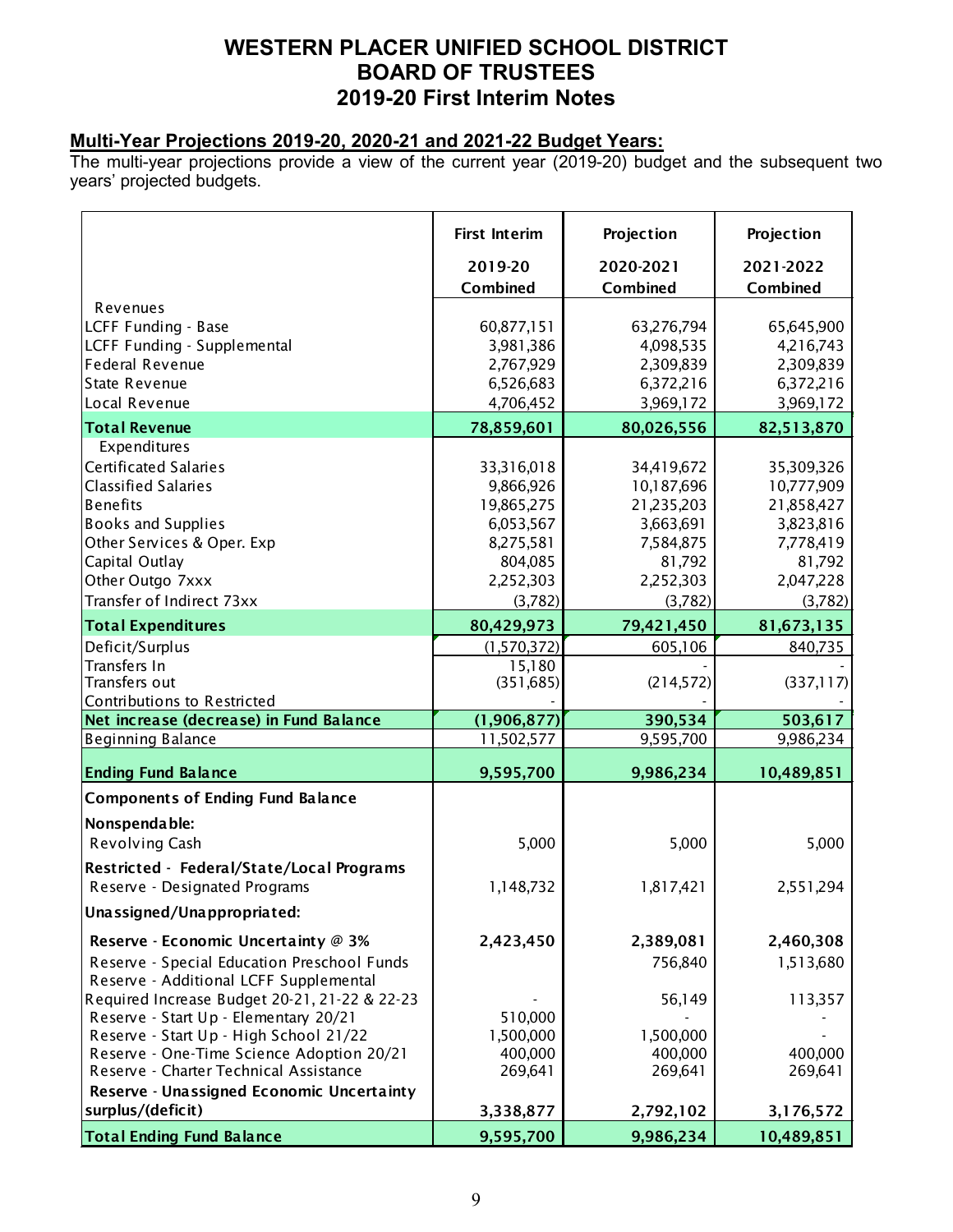### **Multi-Year Projections 2019-20, 2020-21 and 2021-22 Budget Years:**

The multi-year projections provide a view of the current year (2019-20) budget and the subsequent two years' projected budgets. The multi-year projections are built on assumptions provided by PCOE Common Message, School Services of California, the 2019-20 State adopted budget, the State Dept. of Finance (DOF), FCMAT LCFF Calculator, federal funding projections and district trends and data.

### **Local Control Funding Formula (LCFF)**

In the past few years, the District has ended the year with actual P-2 enrollment greater than projected, and accordingly at First Interim we have adjusted our enrollment growth percentage to 1.7% vs. 1.0% at Adopted Budget. Based on the updated growth percentage we project an enrollment increase of 128 students (57 students and 48 ADA higher than at Adopted Budget). This increase carries forward into the 2020-21 and 2021-22 budget years but enrollment growth remains at 1% in future years.

The 2019-20 statutory COLA remains at 3.26%, as do the projected 2020-21 and 2021-22 COLAs (3.0% and 2.8%, respectively). As of First Interim Reporting the State Legislative Analyst Office has revised the estimated 2020-21 statutory COLA down to 1.79% (3.0% at State Budget adoption). This reduction would equate to approximately \$800,000 in on-going reduced LCFF funding for 2020-21.The LAO has suggested to the Legislature that they may want to consider funding a higher COLA than is statutorily required as significant changes in this key component of the multi-year budgeting can have a significant impact on local education institutions. In January, the Governor will propose his 2020-21 Governor's State Budget and we will assess what financial impact the proposed COLA will have in the District's 2020-21 budget.

#### **CalSTRS and CalPERS Employer Contributions**

The 2019-20 state budget included some pension relief for public education employers; specifically a \$3.15 billion non-Prop 98 general fund payment on behalf of employers to the CalSTRS and CalPERS Schools Pool.

The CalSTRS employer contributions rates are as follows: 17.1% in 2019-20, 18.4% in 2020-21 and 18.1% in 2021-22. CalPERS employer contributions rates are: 19.721% in 2019-20, 22.7% in 2020-21 and 24.6% in 2021-22.

The projected CalSTRS and CalPERS costs associated with the employer rates increase over the next three years are as follows:

|                                                         | 2019-20       |  | 2020-2021 | 2021-2022 |            |  |
|---------------------------------------------------------|---------------|--|-----------|-----------|------------|--|
| <b>ISTRS Additional Costs Per Year</b>                  | 139,927       |  | 447,456   |           | (108, 315) |  |
| <b>PERS Additional Costs Per Year</b>                   | 163,692       |  | 303,491   |           | 208,752    |  |
|                                                         | \$<br>303,620 |  | 750,947   |           | 100,437    |  |
| <b>STRS Additional Costs - Cumulative (since 16/17)</b> | 1,784,996     |  | 2,232,452 |           | 2,124,137  |  |
| <b>PERS Additional Costs - Cumulative (since 16/17)</b> | 655,357       |  | 958,849   |           | 1,167,601  |  |
|                                                         | 2,440,354     |  | 3,191,301 |           | 3,291,738  |  |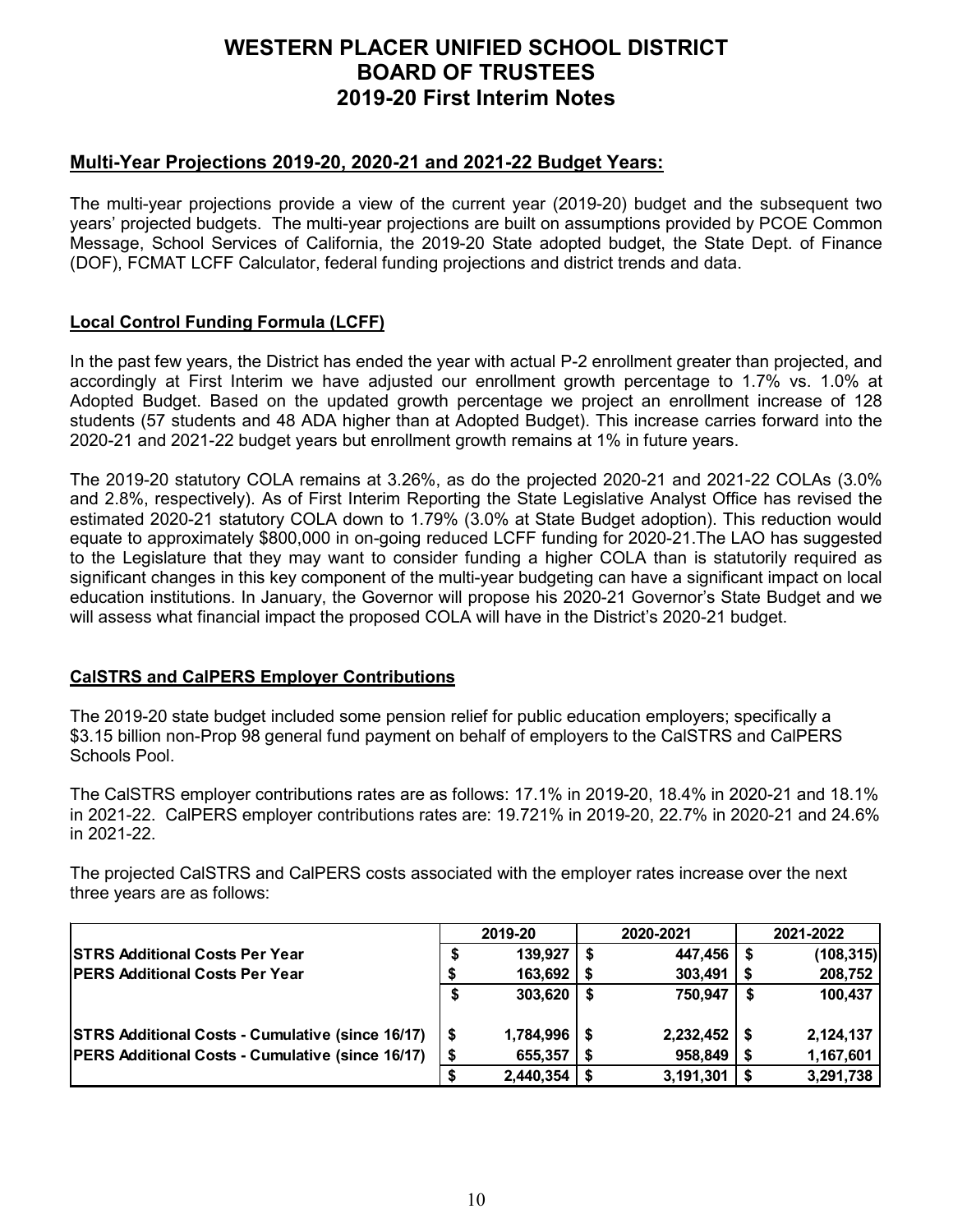### **Property Taxes**

Property taxes revenues have grown moderately for each of the past 5 years. In 2018-19, property tax revenues increased about 5.8% over the prior year, and they are expected to increase another 5.6% in 2019-20. We will continue to budget a conservative 3% increase for the 2020-21 and 2021-22 fiscal years until we see continued reliable increases in property tax receipts.

#### **Enrollment and ADA**

For the 2018-19 school year, the District CALPADS enrollment increased by 121 students, an increase of 50 students over projection and an overall 1.7% increase. As mentioned previously, based on historical actual P-2 enrollment we have adjusted our First Interim enrollment growth percentage for 2019/20 to 1.7% from 1.0% at Adopted Budget. Based on the updated growth percentage we now project an annual enrollment increase of 128 students (57 students and 48 ADA higher than at Adopted Budget).

District average Daily Attendance rates (ADA) over the past five years have been consistent, ranging from a low of 95.8% in 2014-15 to a high of 96.2% in 2015-16. in the last five years.

Enrollment and attendance information for the 2018-19 Unaudited Actuals, the current 2019-20 budget year and the next two budget years are listed below:

|                                  | 18/19<br>Unaudited<br>Actuals | 19/20 First<br><b>Interim</b> | 20/21<br>Projection | 21/22<br>Projection |
|----------------------------------|-------------------------------|-------------------------------|---------------------|---------------------|
| <b>REVENUES</b>                  |                               |                               |                     |                     |
| Enrollment                       | 7.081                         | 7,209                         | 7,281               | 7,354               |
| <b>ADA Yield</b>                 | 96.0%                         | 95.8%                         | 95.8%               | 95.8%               |
| <b>ADA</b>                       | 6,798                         | 6,926                         | 6,995               | 7,065               |
| % Increase (Decrease) Enrollment | 1.7%                          | 1.7%                          | 1.0%                | 1.0%                |
| # Increase (Decrease) Enrollment | 121                           | 128                           | 72                  | 73                  |

In the 2020-21 budget year the District will be opening the new Scott M. Leaman Elementary School (LES) as well as John Adams Academy (JAA) charter will be building a new school site and expanding grades at their charter. Any enrollment increase from LES or decrease from JAA in the 2020-21 budget year has not been included in the budget at this time. As we move closer to these events we will assess any possible enrollment changes.

The following chart shows historical and projected enrollment data:

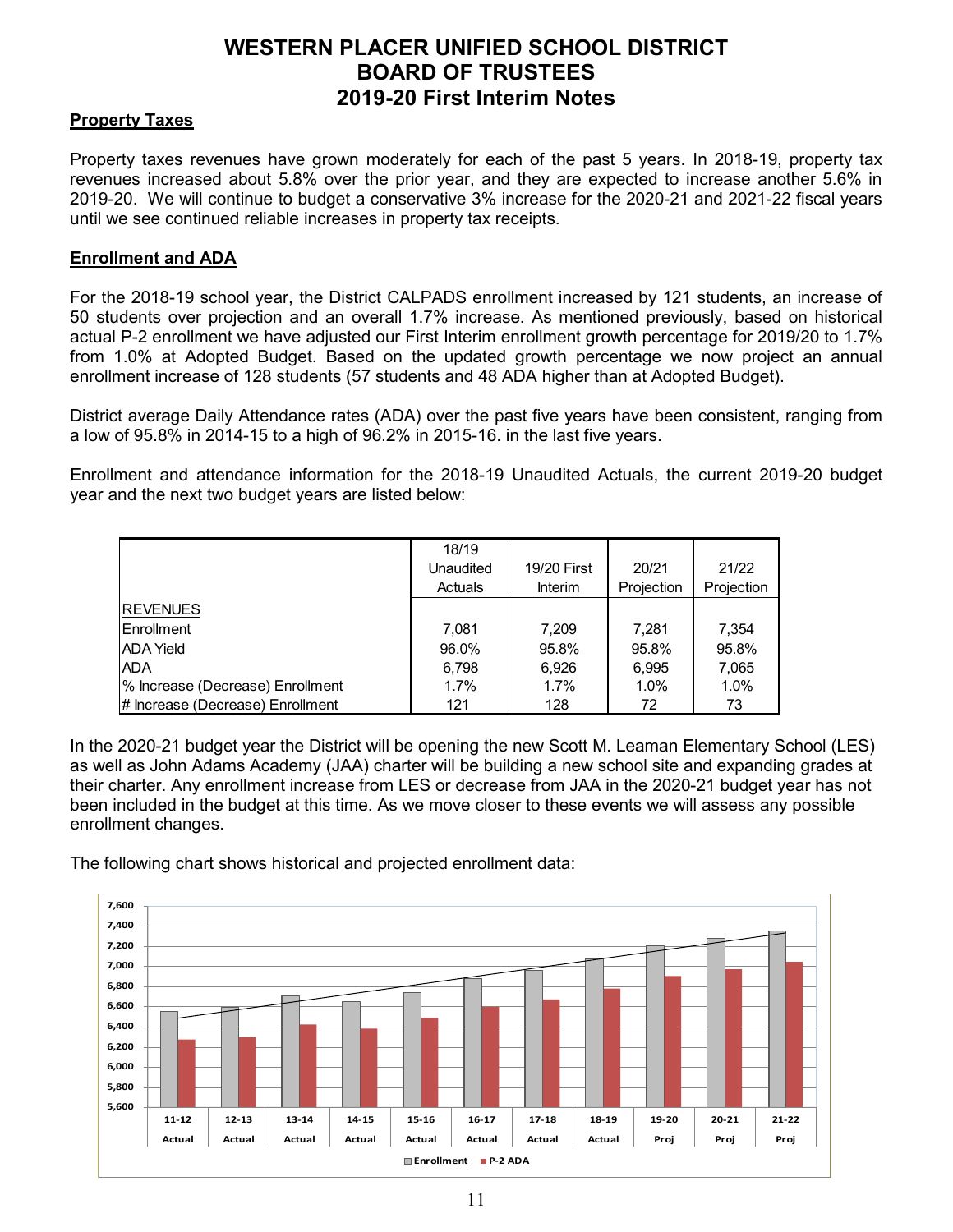#### **Categorical Revenue**

The State Budget included a 3.26% COLA for state Special Education, Child Nutrition and Mandate Block Grant for 2019-20. Pupil transportation and Targeted Instructional Improvement Grants continue as separate add-ons to the LCFF allocations, which do not receive a COLA. Federal categorical programs will be adjusted to reflect federal funding levels once the amounts are known.

Some categorical programs require contributions from the district unrestricted funds as the funding received does not cover the expenditures for that specific program. A summary of the change in contributions from 2019-20 Adopted to First Interim Budget is summarized below.

| <b>Contributions to Restricted Programs</b><br>2019-20 First Interim and 2019-20 Adopted Budget |          |          |                                       |                          |               |                                                                                      |  |  |  |
|-------------------------------------------------------------------------------------------------|----------|----------|---------------------------------------|--------------------------|---------------|--------------------------------------------------------------------------------------|--|--|--|
| <b>Program</b>                                                                                  | Resource |          | <b>First</b><br><i><b>Interim</b></i> | Adopted<br><u>Budget</u> | <b>Change</b> | Comments                                                                             |  |  |  |
| Special Ed-Basic Grant<br>(PL94-142)                                                            | 3310     |          | \$1,993,659                           | \$1,912,760              | \$80,899      | Position control adjustments including cost<br>of Column F, .7075 FTE RSP para @ LHS |  |  |  |
| Spec Ed Pre-School                                                                              | 3315     |          | \$5,007                               | \$0                      | \$5,007       |                                                                                      |  |  |  |
| Special Education                                                                               | 6500     | $^\star$ | \$8.101.230                           | \$8,039,163              | \$62,067      | NPA/NPS/Contract services increase,<br>netted against savings from hiring interns    |  |  |  |
| Maintenance                                                                                     | 8150     |          | \$2,313,776                           | \$1,877,987              | \$435,789     | Increase to 3% of 18-19 actual expenditures                                          |  |  |  |
| ICARB Clean Air Grant                                                                           | 9437     |          | \$95,369                              | \$0                      | \$95,369      | District portion of purchase of four clean-air<br>busses                             |  |  |  |
| <b>Total Contribution to Restricted Programs</b>                                                |          |          | \$12,509,041                          | \$11,829,910             | \$679,131     |                                                                                      |  |  |  |
| Total Special Ed Contribution                                                                   |          |          | 10,099,896                            | \$9,951,923              | \$147,973     |                                                                                      |  |  |  |

#### **Contribution to Routine Repair & Maintenance**

At the time of the Adopted Budget the district had not received any Proposition 51 funds and was not required to increase the Routine Repair & Maintenance (RRM) contribution to 3% of total General Fund expenditures until 2020-21. However, by First Interim reporting, with the receipt of \$3 million in CTE grant facilities funding for Twelve Bridges High School, the district is now subject to the 3% contribution requirement to RRM in the current year. Based on PCOE's recommendation, the budgeted 3% RRM contribution is based on total 2018-19 expenditures. At year end the final 2019-20 RRM contribution will be recalculated using 3% of total 2019-20 Unaudited Actual expenditures out when the books are closed this next summer.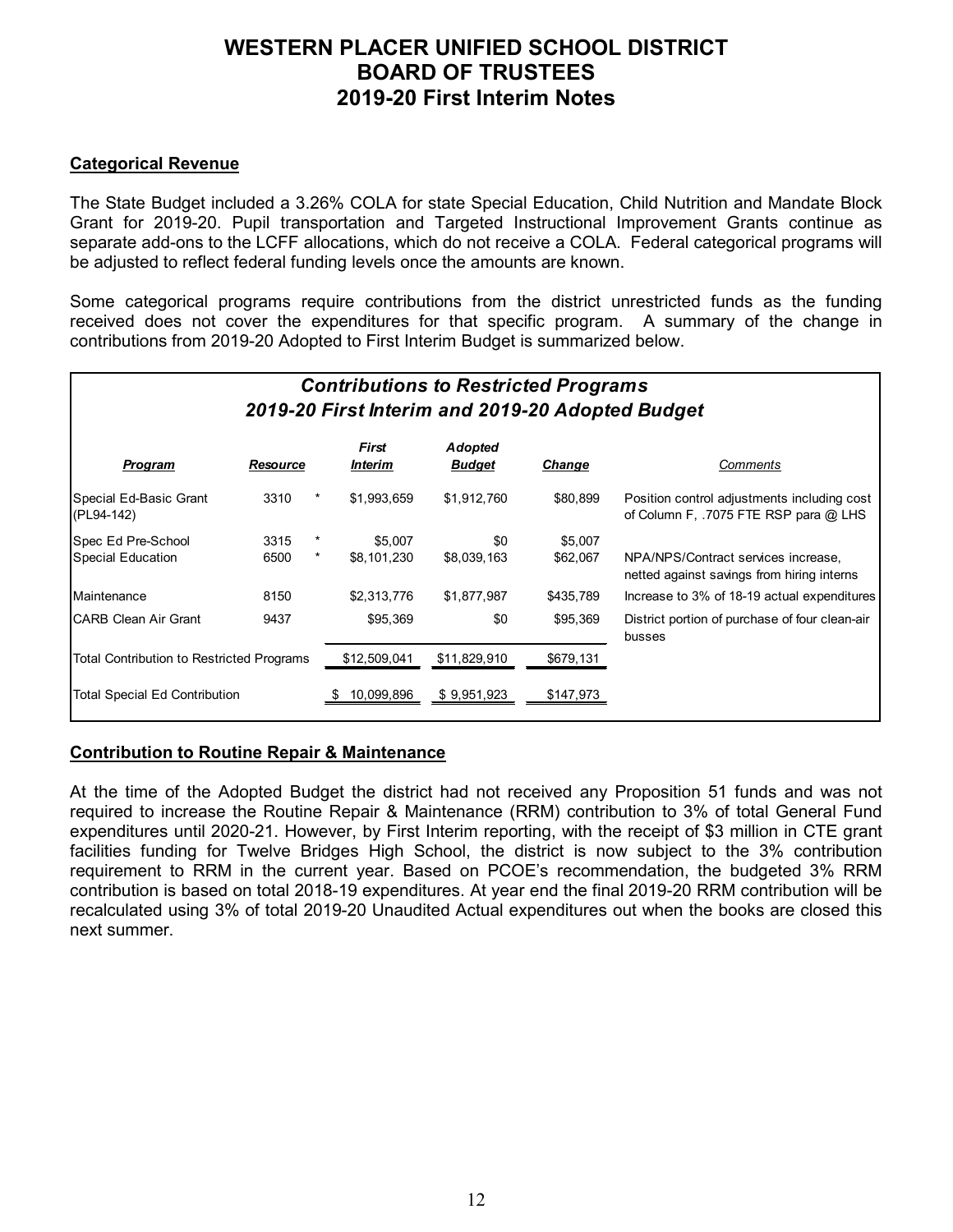### **Cash**

As a significant portion of our State funding are from property taxes and those payments are apportioned only three times a year, the District must use short-term TRANS (Tax Revenue Anticipation Notes) borrowing to provide General Fund cash flow support during the remaining nine non-apportionment months.

In 2019-20, the District has used a \$16.4 million TRANS borrowing to provide cash flow support during the non-apportionment months. Next year the District will be participating in TRANS borrowing and will be assuming approximately \$12 million TRANS. Without a TRANS issuance, we would anticipate having negative cash for the two or three months preceding our property tax payments each year in December. This is typical of districts that rely on property taxes to backfill LCFF funding.

#### **COMPONENTS OF ENDING FUNDS BALANCE**

Details of Components of Ending Fund Balance for 2019-20, 2020-21 and 2021-22 are listed below:

|                                               | Adopted<br><b>Budget</b> | <b>First Interim</b> | Projection | Projection |
|-----------------------------------------------|--------------------------|----------------------|------------|------------|
|                                               | 2019-20                  | 2019-20              | 2020-2021  | 2021-2022  |
|                                               | Combined                 | Combined             | Combined   | Combined   |
| <b>Ending Fund Balance</b>                    | 6,352,841                | 9,595,700            | 9,986,234  | 10,489,851 |
| <b>Components of Ending Fund Balance</b>      |                          |                      |            |            |
| Nonspendable:                                 |                          |                      |            |            |
| Revolving Cash                                | 5,000                    | 5,000                | 5,000      | 5,000      |
| Prepaid Expenditures                          | 16,183                   |                      |            |            |
| Restricted - Federal/State/Local Programs     |                          |                      |            |            |
| Reserve - Designated Programs                 | 392,378                  | 1,148,732            | 1,817,421  | 2,551,294  |
| Unassigned/Unappropriated:                    |                          |                      |            |            |
| Reserve - Economic Uncertainty @ 3%           | 2,306,859                | 2,423,450            | 2,389,081  | 2,460,308  |
| Reserve - Special Education Preschool Funds   |                          |                      | 756,840    | 1,513,680  |
| Reserve - Additional LCFF Supplemental        |                          |                      |            |            |
| Required Increase Budget 20-21, 21-22 & 22-23 |                          |                      | 56,149     | 113,357    |
| Reserve - 19/20 Early TK Staffing             | 107,810                  |                      |            |            |
| Reserve - Start Up - Elementary 20/21         | 580,000                  | 510,000              |            |            |
| Reserve - Start Up - High School 21/22        | 1,100,000                | 1,500,000            | 1,500,000  |            |
| Reserve - One-Time Science Adoption 20/21     | 400,000                  | 400,000              | 400,000    | 400,000    |
| Reserve - Charter Technical Assistance        | 236,083                  | 269,641              | 269,641    | 269,641    |
| Reserve - Unassigned Economic Uncertainty     |                          |                      |            |            |
| surplus/(deficit)                             | 1,208,528                | 3,338,877            | 2,792,102  | 3,176,572  |
| <b>Total Ending Fund Balance</b>              | 6,352,841                | 9,595,700            | 9,986,234  | 10,489,851 |